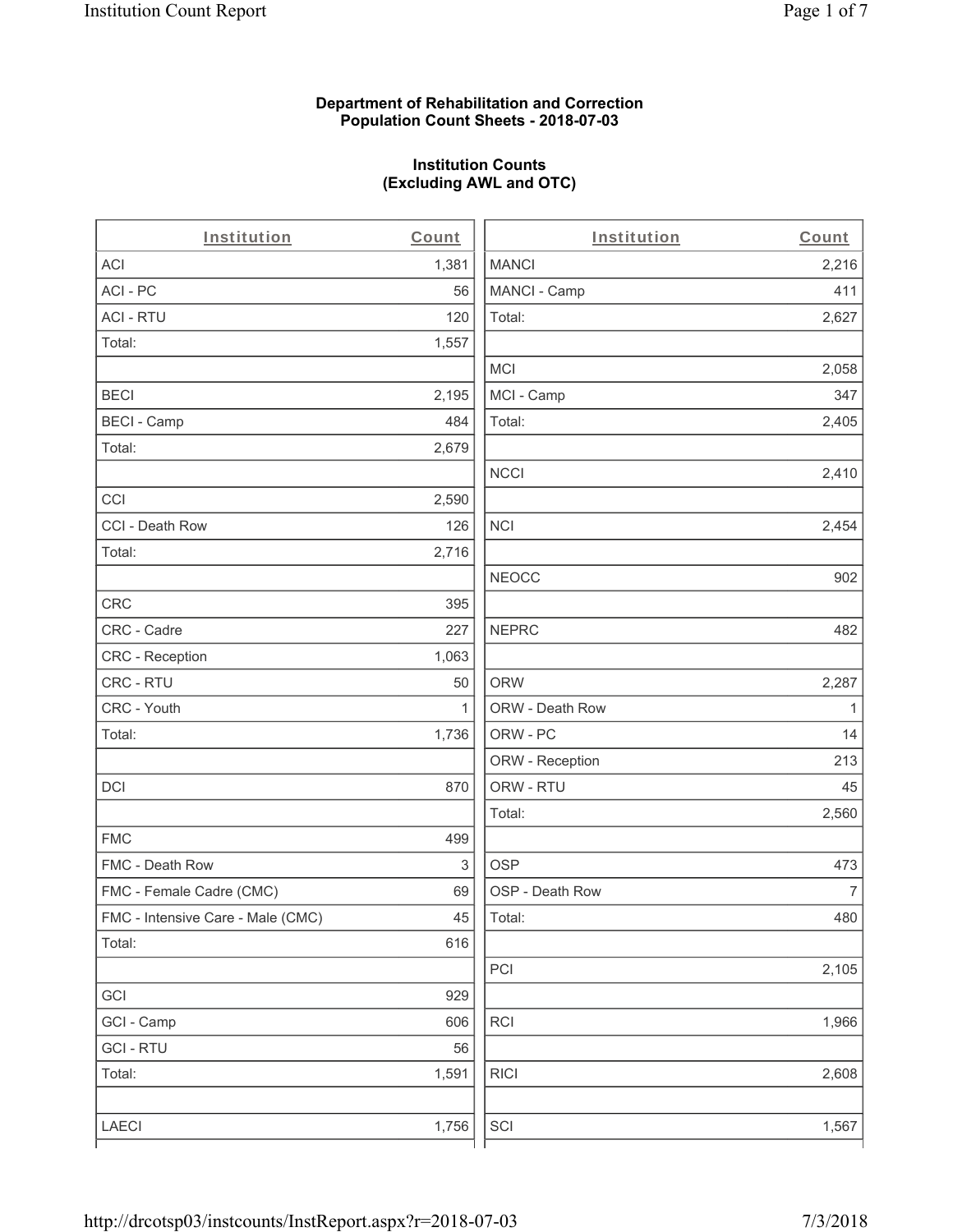| LECI                     | 2,142 | <b>SOCF</b>      |                          | 1,218  |
|--------------------------|-------|------------------|--------------------------|--------|
| LECI - Camp              | 184   | SOCF - RTU       |                          | 50     |
| Total:                   | 2,326 | Total:           |                          | 1,268  |
|                          |       |                  |                          |        |
| LOCI                     | 2,265 | <b>TCI</b>       |                          | 1,003  |
|                          |       | TCI - Camp       |                          | 441    |
| <b>LORCI</b>             | 249   | Total:           |                          | 1,444  |
| LORCI - Cadre            | 113   |                  |                          |        |
| <b>LORCI - Reception</b> | 1,226 | <b>TOCI</b>      |                          | 759    |
| Total:                   | 1,588 | <b>TOCI - PC</b> |                          | 91     |
|                          |       | Total:           |                          | 850    |
| <b>MACI</b>              | 1,015 |                  |                          |        |
| MACI - Minimum           | 1,265 | <b>WCI</b>       |                          | 1,268  |
| Total:                   | 2,280 | WCI - RTU        |                          | 31     |
|                          |       | Total:           |                          | 1,299  |
|                          |       |                  |                          |        |
|                          |       |                  | <b>Total Population:</b> | 49,407 |

\* The Total Population includes 30 Offenders with Reason Codes 30 & 31. \*\* The Total Population includes 37 Offenders with Reason Code 0A.

# **Male Population by Security Level (Include AWL and Exclude OTC)**

| Security Level         |                   | <b>Body</b> | <b>AWL</b> | $(-\text{OTC})$ | Total  |
|------------------------|-------------------|-------------|------------|-----------------|--------|
| Total Level 5          |                   | 121         | 2          | 2               | 121    |
| Total Level 4          |                   | 2,704       | 22         | 19              | 2,707  |
| Total Level 3          |                   | 11,957      | 147        | 119             | 11,985 |
| Total Level 2          |                   | 15,733      | 186        | 134             | 15,785 |
| Total Level 1          |                   | 14,684      | 141        | 74              | 14,751 |
| <b>Total Death Row</b> |                   | 137         |            |                 | 137    |
|                        | <b>Total Male</b> | 45,336      | 499        | 349             | 45,486 |

#### **Female Population by Institution (Include AWL and Exclude OTC)**

| Institution              | Bodv  | AWL |    | Tota  |
|--------------------------|-------|-----|----|-------|
| DCI                      | 870   |     | 5  | 872   |
| <b>FMC</b>               | 15    | 6   |    | 19    |
| FMC - Female Cadre (CMC) | 69    |     |    | 69    |
| <b>NEPRC</b>             | 482   |     | ົ  | 487   |
| <b>ORW</b>               | 2,286 | 47  | 27 | 2,306 |
|                          |       |     |    |       |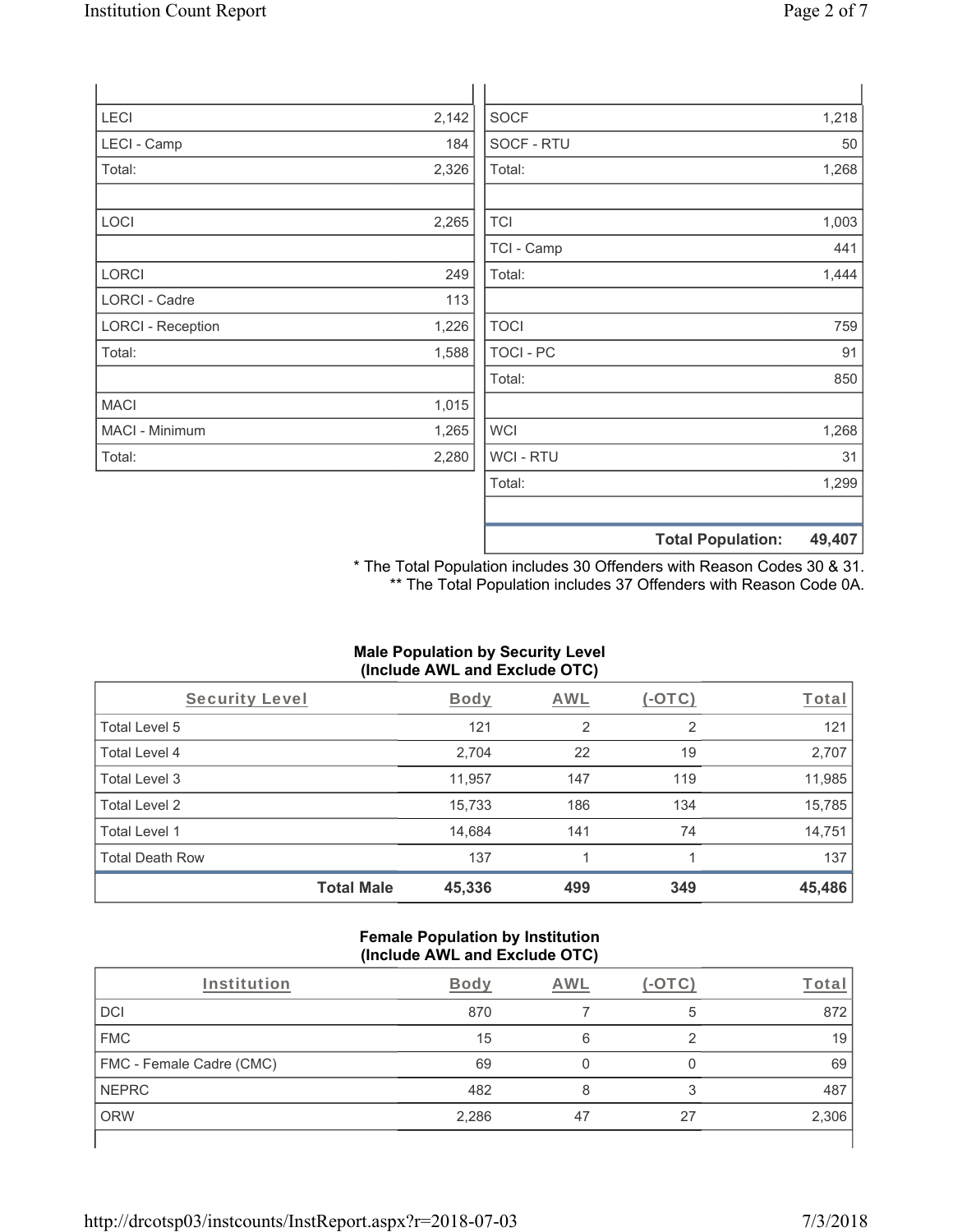| ORW - Death Row        |                          |        | 0   |     |        |
|------------------------|--------------------------|--------|-----|-----|--------|
| ORW - PC               |                          | 14     | 0   |     | 14     |
| <b>ORW</b> - Reception |                          | 213    | ◠   |     | 213    |
| <b>ORW - RTU</b>       |                          | 45     | 0   |     | 45     |
|                        | <b>Total Female</b>      | 3,995  | 70  | 39  | 4,026  |
|                        |                          |        |     |     |        |
|                        | <b>Total Population:</b> | 49,331 | 569 | 388 | 49,512 |

### **Male Population by Institution: Security Level 5 (Include AWL and Exclude OTC)**

|              | Institution          | Body           | <b>AWL</b>       | $(-OTC)$       | Total          |
|--------------|----------------------|----------------|------------------|----------------|----------------|
| ${\sf CRC}$  |                      | $\overline{2}$ | $\mathbf 0$      | 0              | 2              |
| LECI         |                      | 2              | $\mathbf 0$      | $\mathbf 0$    | $\overline{2}$ |
| <b>MACI</b>  |                      | $\overline{4}$ | $\mathbf 0$      | 0              | 4              |
| <b>MANCI</b> |                      | $\overline{4}$ | $\overline{0}$   | $\Omega$       | 4              |
| <b>NEOCC</b> |                      |                | $\boldsymbol{0}$ | 0              | 1              |
| <b>OSP</b>   |                      | 45             | 1                |                | 45             |
| <b>RCI</b>   |                      | $\mathbf{1}$   | $\mathbf 0$      | 0              | 1              |
| <b>RICI</b>  |                      | $\overline{2}$ | $\mathbf 0$      | $\mathbf{0}$   | $\overline{2}$ |
| <b>SOCF</b>  |                      | 48             | 1                |                | 48             |
| <b>TCI</b>   |                      |                | $\overline{0}$   | 0              |                |
| <b>TOCI</b>  |                      | 8              | $\overline{0}$   | $\Omega$       | $\,8\,$        |
| <b>WCI</b>   |                      | 3              | $\overline{0}$   | $\Omega$       | 3              |
|              | <b>Total Level 5</b> | 121            | $\overline{2}$   | $\overline{2}$ | 121            |

### **Male Population by Institution: Security Level 4 (Include AWL and Exclude OTC)**

| Institution                       | Body         | AWL           | $(-OTC)$ | Total        |
|-----------------------------------|--------------|---------------|----------|--------------|
| ACI                               | 12           | 0             | $\Omega$ | 12           |
| <b>BECI</b>                       | 2            |               |          | 2            |
| CRC                               | 34           |               |          | 34           |
| CRC - Reception                   | 14           | $\Omega$      | 0        | 14           |
| CRC - RTU                         | 15           | $\Omega$      | 0        | 15           |
| <b>FMC</b>                        | 2            | $\Omega$      | 0        | 2            |
| FMC - Intensive Care - Male (CMC) |              | $\Omega$      | 0        |              |
| GCI                               |              | 0             | $\Omega$ |              |
| LECI                              | 33           | $\mathcal{P}$ |          | 34           |
| LOCI                              | $\mathbf{0}$ | 5             | 5        | <sup>0</sup> |
| <b>LORCI</b>                      | 18           | 0             | 0        | 18           |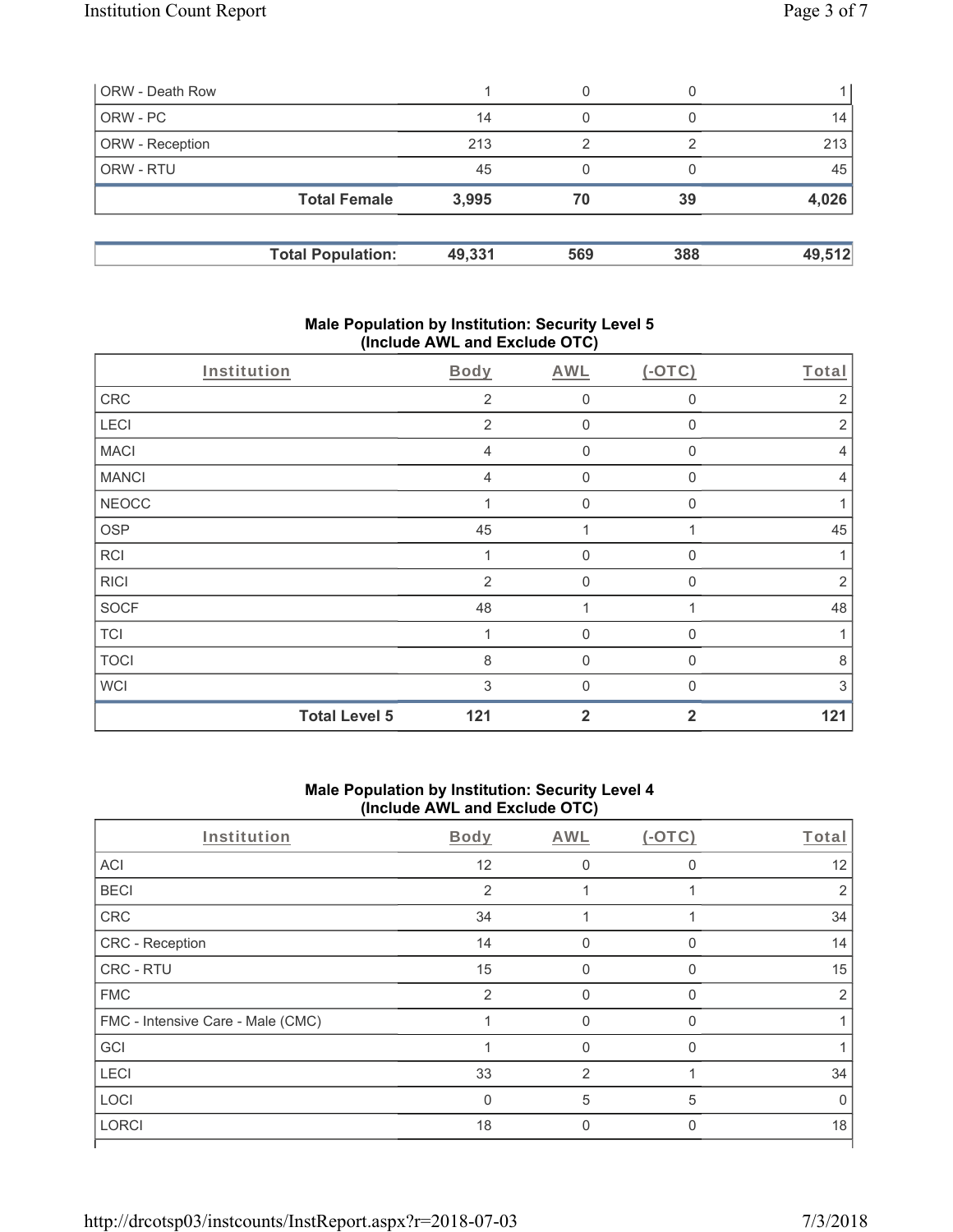| LORCI - Cadre            | $\mathbf{1}$ | $\mathsf{O}\xspace$ | $\mathbf 0$      | $\mathbf{1}$ |
|--------------------------|--------------|---------------------|------------------|--------------|
| <b>LORCI - Reception</b> | 11           | 0                   | $\mathbf 0$      | 11           |
| <b>MACI</b>              | 49           | 1                   | 1                | 49           |
| <b>MANCI</b>             | 41           | $\mathbf{1}$        |                  | 41           |
| MCI                      | $\mathbf{1}$ | 0                   | $\boldsymbol{0}$ |              |
| <b>NEOCC</b>             | $\,6$        | $\boldsymbol{0}$    | 0                | 6            |
| OSP                      | 404          | $\mathsf{O}\xspace$ | 0                | 404          |
| PCI                      | 1            | $\boldsymbol{0}$    | $\mathbf 0$      | 1            |
| <b>RCI</b>               | 28           | 1                   | 1                | 28           |
| SOCF                     | 1,159        | 8                   | $\overline{7}$   | 1,160        |
| SOCF - RTU               | 49           | $\mathbf 0$         | $\mathbf 0$      | 49           |
| <b>TCI</b>               | 22           | $\mathsf{O}\xspace$ | 0                | 22           |
| <b>TOCI</b>              | 745          | $\mathbf{1}$        | $\mathbf 0$      | 746          |
| TOCI - PC                | 17           | 0                   | $\mathbf 0$      | 17           |
| <b>WCI</b>               | 25           | 1                   | 1                | 25           |
| WCI-RTU                  | 13           | $\mathbf 0$         | $\Omega$         | 13           |
| <b>Total Level 4</b>     | 2,704        | 22                  | 19               | 2,707        |

# **Male Population by Institution: Security Level 3 (Include AWL and Exclude OTC)**

| Institution                       | Body  | <b>AWL</b>          | (OTC)               | Total          |
|-----------------------------------|-------|---------------------|---------------------|----------------|
| <b>ACI</b>                        | 19    | 1                   | $\mathbf 0$         | 20             |
| ACI-PC                            | 1     | $\mathsf{O}\xspace$ | $\mathsf{O}\xspace$ | 1              |
| CCI                               | 5     | 1                   | 1                   | 5              |
| CRC                               | 77    | $\overline{2}$      | $\overline{2}$      | $77$           |
| CRC - Cadre                       | 124   | $\mathbf 0$         | $\mathbf 0$         | 124            |
| CRC - Reception                   | 718   | 16                  | 16                  | 718            |
| CRC - RTU                         | 35    | $\mathbf 0$         | $\mathbf 0$         | 35             |
| CRC - Youth                       | 1     | 1                   | 1                   | 1              |
| <b>FMC</b>                        | 3     | $\mathsf{O}\xspace$ | $\mathsf{O}\xspace$ | $\,$ 3 $\,$    |
| FMC - Intensive Care - Male (CMC) | 5     | $\mathsf{O}\xspace$ | $\mathsf{O}\xspace$ | $\sqrt{5}$     |
| <b>LAECI</b>                      | 3     | $\mathbf 0$         | 0                   | $\,$ 3 $\,$    |
| LECI                              | 2,102 | 17                  | 12                  | 2,107          |
| LOCI                              | 5     | $\mathbf 0$         | $\mathbf 0$         | 5              |
| LORCI                             | 53    | 30                  | 30                  | 53             |
| <b>LORCI - Cadre</b>              | 20    | 1                   | $\mathbf 0$         | 21             |
| <b>LORCI - Reception</b>          | 780   | $\boldsymbol{9}$    | $\,8\,$             | 781            |
| <b>MACI</b>                       | 881   | $\,6\,$             | 1                   | 886            |
| <b>MANCI</b>                      | 2,146 | 13                  | $\boldsymbol{9}$    | 2,150          |
| <b>NCCI</b>                       | 4     | $\boldsymbol{0}$    | $\mathbf 0$         | $\overline{4}$ |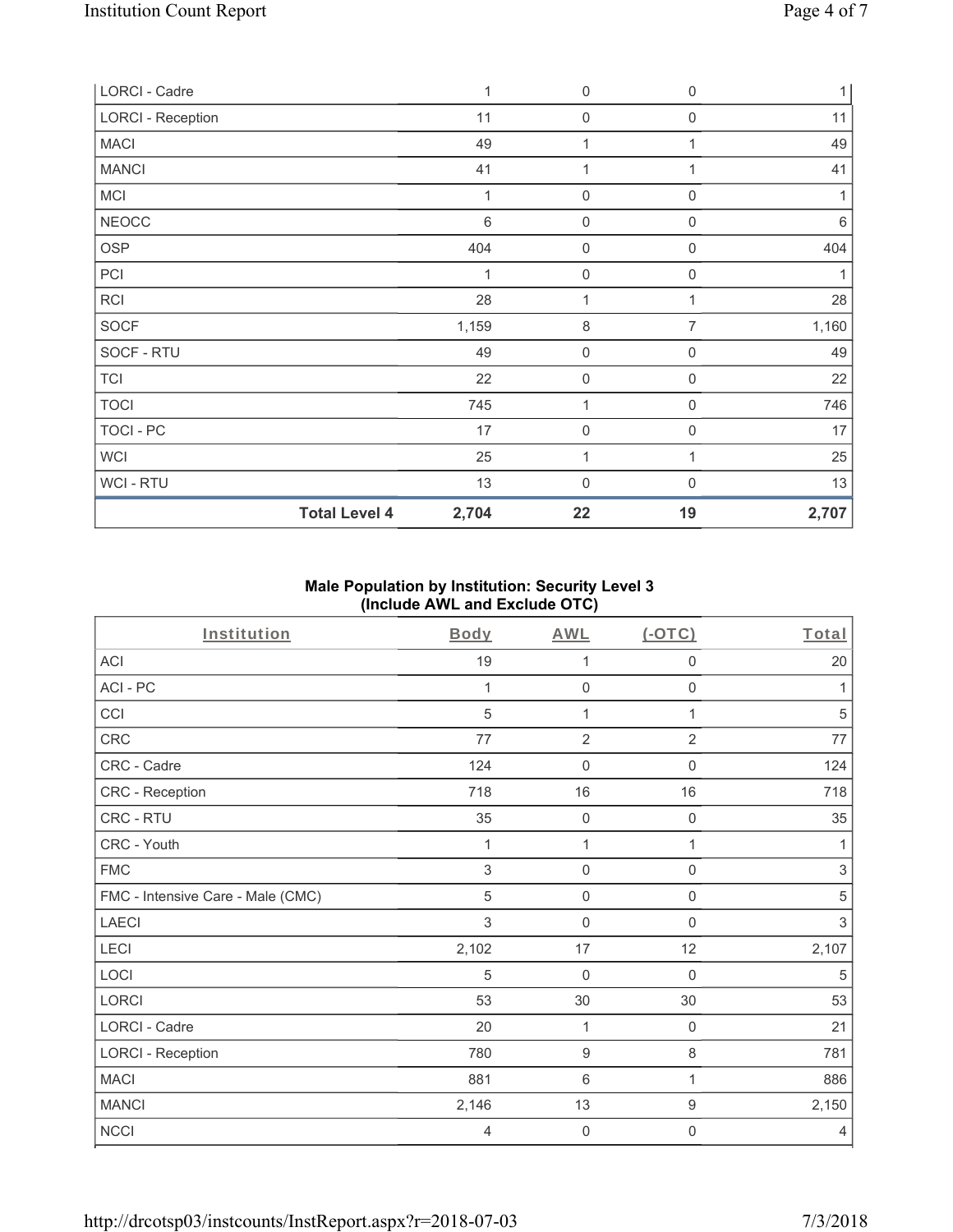| <b>NCI</b>   |                      | $\overline{4}$ | 0           | $\mathbf 0$ | $\vert 4 \vert$ |
|--------------|----------------------|----------------|-------------|-------------|-----------------|
| <b>NEOCC</b> |                      | 894            | 4           | 4           | 894             |
| OSP          |                      | 1              | 0           | $\mathbf 0$ | 1               |
| PCI          |                      | 33             | 1           | $\mathbf 0$ | 34              |
| <b>RCI</b>   |                      | 1,765          | 10          | 8           | 1,767           |
| <b>RICI</b>  |                      | 1              | 0           | $\mathbf 0$ | 1               |
| <b>SOCF</b>  |                      | $\,8\,$        | 0           | 0           | 8               |
| SOCF - RTU   |                      | $\overline{1}$ | $\mathbf 0$ | $\Omega$    |                 |
| <b>TCI</b>   |                      | 935            | 17          | 11          | 941             |
| <b>TOCI</b>  |                      | 4              | 3           | 3           | $\overline{4}$  |
| TOCI - PC    |                      | 74             | $\mathbf 0$ | $\Omega$    | 74              |
| <b>WCI</b>   |                      | 1,239          | 15          | 13          | 1,241           |
| WCI - RTU    |                      | 16             | $\mathbf 0$ | $\Omega$    | 16              |
|              | <b>Total Level 3</b> | 11,957         | 147         | 119         | 11,985          |

## **Male Population by Institution: Security Level 2 (Include AWL and Exclude OTC)**

| Institution                       | Body           | <b>AWL</b>          | $(-OTC)$            | Total      |
|-----------------------------------|----------------|---------------------|---------------------|------------|
| <b>ACI</b>                        | 732            | $\overline{4}$      | $\overline{2}$      | 734        |
| ACI-PC                            | 52             | $\mathbf 0$         | $\mathbf 0$         | 52         |
| <b>ACI - RTU</b>                  | 89             | $\mathbf 0$         | $\mathbf 0$         | 89         |
| <b>BECI</b>                       | 1,450          | 23                  | 13                  | 1,460      |
| CCI                               | 2,009          | 13                  | $\boldsymbol{9}$    | 2,013      |
| <b>CRC</b>                        | 146            | $\overline{7}$      | $\,6\,$             | 147        |
| CRC - Cadre                       | 102            | $\mathbf 0$         | $\mathbf 0$         | 102        |
| CRC - Reception                   | 215            | 12                  | 11                  | 216        |
| <b>FMC</b>                        | 9              | $\sqrt{2}$          | $\mathsf{O}\xspace$ | 11         |
| FMC - Intensive Care - Male (CMC) | 14             | $\mathbf 0$         | $\mathbf 0$         | 14         |
| GCI                               | 382            | $\sqrt{5}$          | $\mathbf{1}$        | 386        |
| <b>GCI-RTU</b>                    | 42             | $\mathbf 0$         | $\mathbf 0$         | 42         |
| <b>LAECI</b>                      | 1,073          | 16                  | $\boldsymbol{9}$    | 1,080      |
| LECI                              | $\overline{2}$ | $\mathbf 0$         | $\mathbf 0$         | $\sqrt{2}$ |
| LOCI                              | 1,150          | $\overline{2}$      | $\overline{2}$      | 1,150      |
| <b>LORCI</b>                      | 119            | 27                  | 26                  | 120        |
| LORCI - Cadre                     | 88             | $\mathsf{O}\xspace$ | $\mathbf 0$         | 88         |
| <b>LORCI - Reception</b>          | 274            | $\overline{4}$      | $\overline{4}$      | 274        |
| <b>MACI</b>                       | 81             | 1                   | $\mathsf 0$         | 82         |
| <b>MANCI</b>                      | $\mathbf{1}$   | 1                   | $\mathbf{1}$        | 1          |
| <b>MCI</b>                        | 1,487          | $\,8\,$             | $\,$ 5 $\,$         | 1,490      |
| MCI - Camp                        | 1              | $\mathsf{O}\xspace$ | $\mathsf{O}\xspace$ | 1          |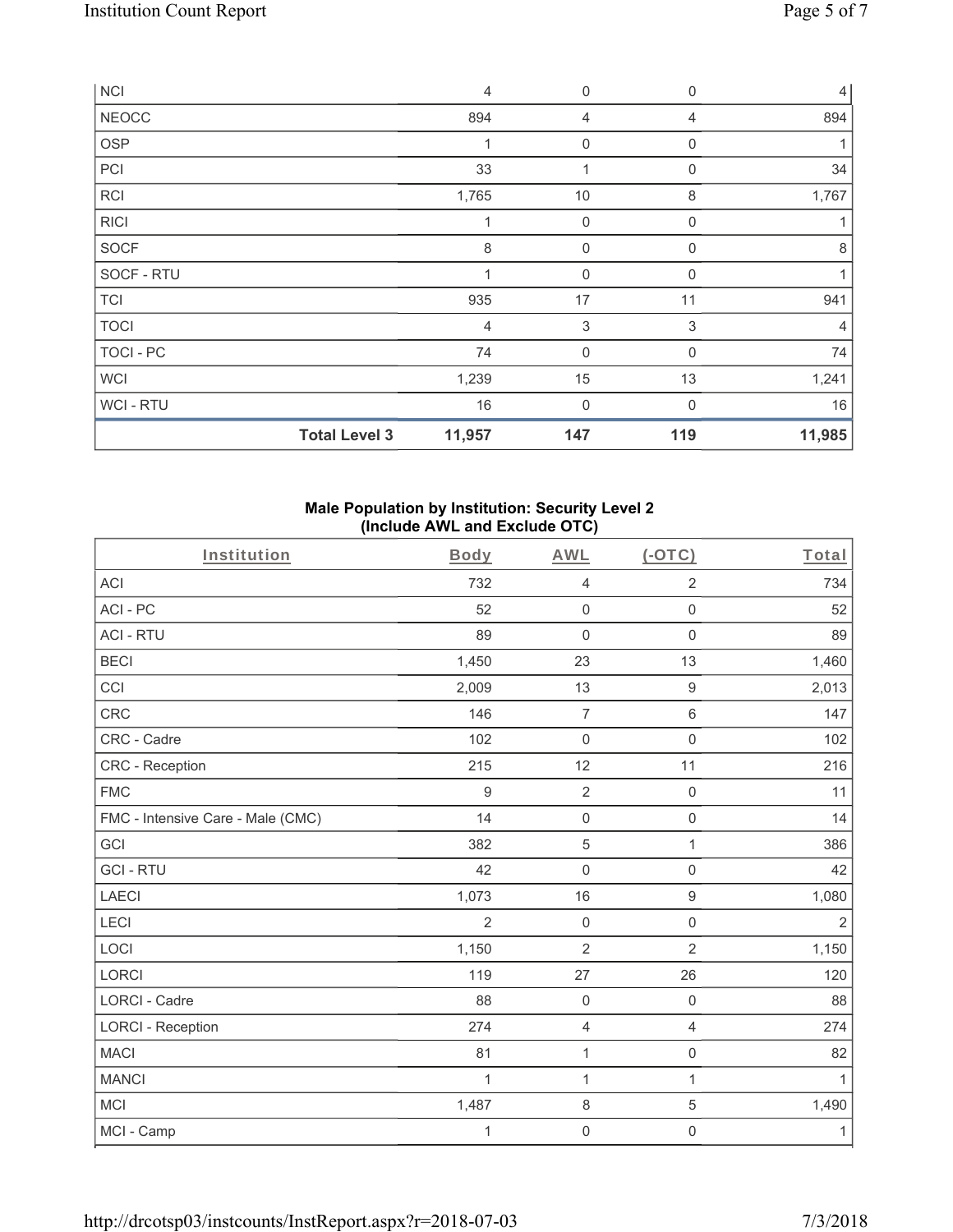| NCCI         |                      | 1,180                     | 9                | 7           | 1,182  |
|--------------|----------------------|---------------------------|------------------|-------------|--------|
| <b>NCI</b>   |                      | 1,600                     | 15               | 12          | 1,603  |
| <b>NEOCC</b> |                      | 1                         | $\boldsymbol{0}$ | $\mathbf 0$ |        |
| <b>OSP</b>   |                      |                           | 0                | 0           |        |
| PCI          |                      | 869                       | 12               | 6           | 875    |
| RCI          |                      | 170                       | 0                | 0           | 170    |
| <b>RICI</b>  |                      | 1,481                     | 18               | 14          | 1,485  |
| SCI          |                      | 903                       | 7                | 6           | 904    |
| SOCF         |                      | $\ensuremath{\mathsf{3}}$ | $\mathbf 0$      | 0           | 3      |
| <b>TCI</b>   |                      | $\overline{4}$            | $\mathbf 0$      | $\Omega$    | 4      |
| <b>TOCI</b>  |                      | 1                         | $\overline{0}$   | $\Omega$    |        |
| <b>WCI</b>   |                      |                           | $\mathbf 0$      | $\Omega$    |        |
| WCI - RTU    |                      | 1                         | $\mathbf 0$      | $\Omega$    |        |
|              | <b>Total Level 2</b> | 15,733                    | 186              | 134         | 15,785 |

## **Male Population by Institution: Security Level 1 (Include AWL and Exclude OTC)**

| Institution                       | Body           | AWL                 | $($ -OTC $)$        | Total          |
|-----------------------------------|----------------|---------------------|---------------------|----------------|
| <b>ACI</b>                        | 618            | $\overline{4}$      | $\overline{2}$      | 620            |
| ACI - PC                          | 3              | $\mathbf 0$         | $\mathsf 0$         | $\sqrt{3}$     |
| <b>ACI - RTU</b>                  | 31             | $\mathsf 0$         | $\mathsf{O}\xspace$ | 31             |
| <b>BECI</b>                       | 742            | 12                  | 5                   | 749            |
| <b>BECI - Camp</b>                | 484            | $\mathsf{O}\xspace$ | $\mathsf 0$         | 484            |
| CCI                               | 575            | $\,$ 3 $\,$         | 1                   | 577            |
| CRC                               | 75             | 5                   | 5                   | 75             |
| CRC - Cadre                       | 1              | $\mathsf{O}\xspace$ | $\mathsf{O}\xspace$ | 1              |
| <b>CRC</b> - Reception            | 111            | 1                   | 1                   | 111            |
| <b>FMC</b>                        | 469            | $\overline{2}$      | 0                   | 471            |
| FMC - Intensive Care - Male (CMC) | 25             | 1                   | $\mathsf{O}\xspace$ | 26             |
| GCI                               | 546            | $\,6\,$             | $\overline{2}$      | 550            |
| GCI - Camp                        | 606            | $\mathbf 0$         | $\mathbf 0$         | 606            |
| <b>GCI-RTU</b>                    | 14             | $\mathsf 0$         | 0                   | 14             |
| <b>LAECI</b>                      | 680            | $\,$ 3 $\,$         | $\overline{2}$      | 681            |
| LECI                              | 3              | $\mathbf{1}$        | $\mathsf{O}\xspace$ | $\overline{4}$ |
| LECI - Camp                       | 184            | $\mathsf{O}\xspace$ | $\mathsf 0$         | 184            |
| LOCI                              | 1,110          | $\overline{2}$      | 1                   | 1,111          |
| <b>LORCI</b>                      | 59             | 13                  | 12                  | 60             |
| <b>LORCI - Cadre</b>              | $\overline{4}$ | $\mathbf 0$         | $\mathbf 0$         | $\overline{4}$ |
| <b>LORCI - Reception</b>          | 161            | $\,$ 3 $\,$         | $\overline{2}$      | 162            |
| MACI - Minimum                    | 1,265          | 18                  | 12                  | 1,271          |